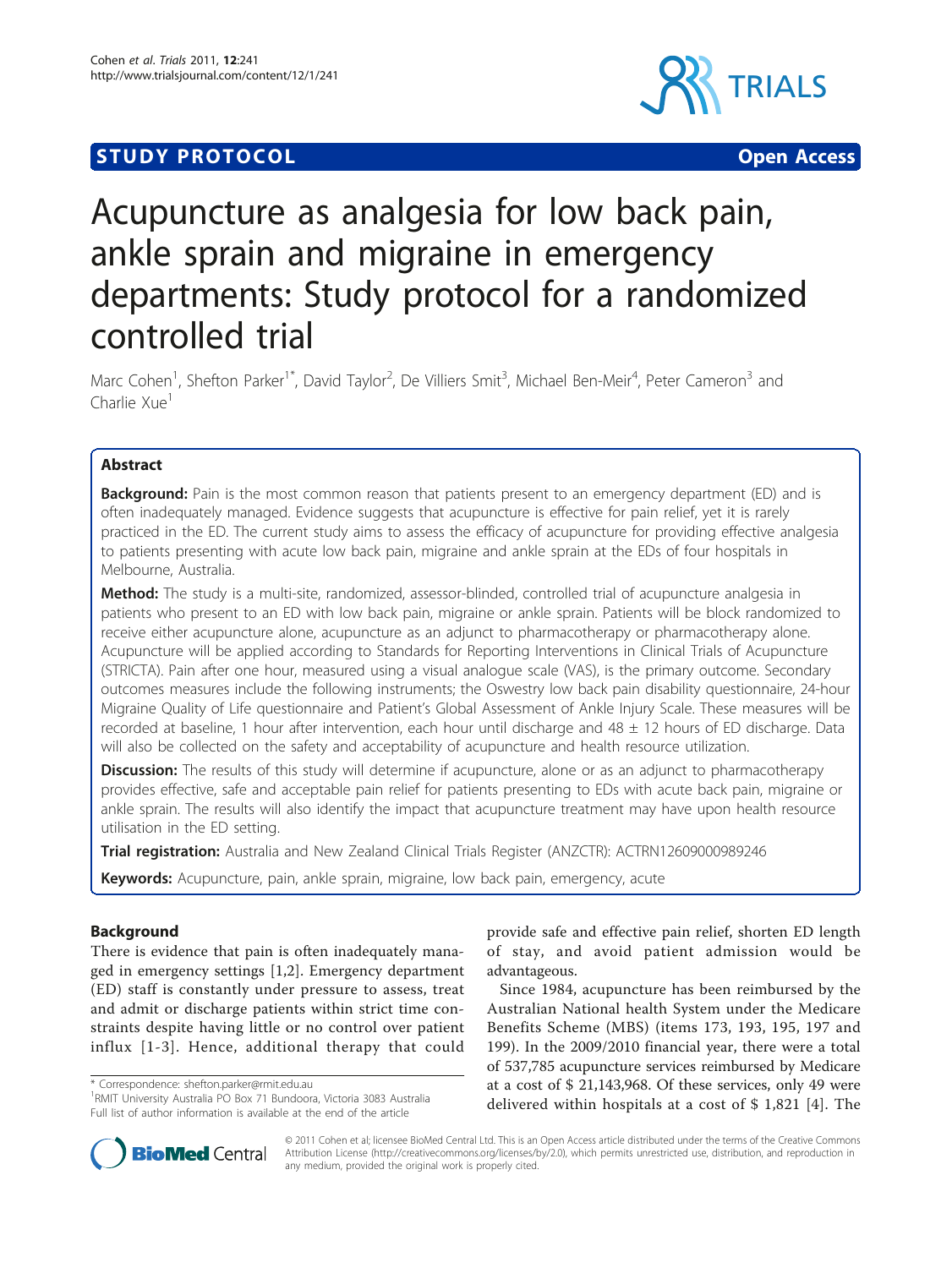discrepancy between hospital and community acupuncture use suggests that acupuncture is under-utilised in hospital settings.

## Acupuncture research

Amongst Australian general practitioners (GPs), acupuncture is one of the most accepted forms of complementary medicine [[5\]](#page-6-0). In 1998, a United States National Institute of Health Consensus Conference Panel reviewed the status of acupuncture and concluded that: "There is sufficient evidence of acupuncture's value to expand its use into conventional medicine and to encourage further studies of its physiology and clinical value."[\[6](#page-6-0)] Similarly, in 2002, the World Health Organisation (WHO) stated that acupuncture is a safe, simple and convenient therapy and that its effectiveness as analgesia has been established in controlled clinical studies.

While the literature on the physiological effects and mechanisms of acupuncture analgesia is extensive, the clinical literature is of poorer quality [[2,6,7\]](#page-6-0). Most reports have methodological flaws including poor study design, inadequate statistical analysis, difficulties in diagnosis definition, unsuitable placebo or sham interventions and control groups, and a lack of funding, or qualified researchers with access to clinical settings [\[7,8](#page-6-0)].

Notwithstanding these difficulties, it has been shown that acupuncture analgesia in the treatment of chronic pain is comparable to morphine and that its better safety profile and lack of dependence makes it the preferred method of choice for these conditions [[9\]](#page-6-0).

Also, the publication of the Standards for Reporting Interventions in Controlled Trials of Acupuncture (STRICTA) guidelines in 2002[[10\]](#page-6-0) has resulted in a dramatic improvement in the precision of reporting of acupuncture interventions [\[11](#page-6-0)].

There are very few clinical trials of acupuncture for acute pain to inform clinical practice [[7\]](#page-6-0). When reviewing the evidence for the use of acupuncture in acute settings, only two published randomized controlled trial of acupuncture in an ED setting could be located in the peer-reviewed literature [[12,13\]](#page-6-0). One study found a significantly greater reduction in pain in the group receiving acupuncture and standard therapy, compared to the group receiving standard therapy alone [\[12](#page-6-0)]. The other found that the use of concomitant auricular and electrical acupuncture, when implemented early in acute spinal cord injury, can contribute to significant neurologic and functional recoveries [[13\]](#page-6-0). Although these studies describe the acupuncture treatment protocol and utilised some blinding (blinding of assessors) they did not examine the effect on length of stay (ED and hospital), applicability or acceptability of acupuncture.

As of June 2011, virtually all of the 31 reviews and 32 review protocols listed in the Cochrane library suggest that the evidence for acupuncture is inconclusive. Consequently, there has been a call for the funding of wellplanned, large-scale studies to assess the effectiveness and cost-effectiveness of acupuncture under real-life conditions [[14\]](#page-6-0). It has been suggested that the best methodological approach to clinical acupuncture research is through pragmatic trials where acupuncture is compared to standard care rather than placebo-controlled trials. Such trials may be more able to provide data that is relevant to patients, practitioners and policymakers, and to inform decision-making about treatment options [\[15](#page-6-0)].

## Aims

The primary aim of this research is to determine whether acupuncture is effective, safe and acceptable for patients presenting to the ED with low back pain, migraine or acute ankle injuries. The impact on health resource utilisation will also be explored.

## Methods

This project comprises a suite of multicentre, pragmatic, single-blinded, randomised, and controlled clinical trials. They will compare the effects of acupuncture alone, pharmacotherapy alone and acupuncture/pharmacotherapy combined for the three conditions of interest (ankle sprain, migraine or lower back pain).

The trial is registered with The Australian New Zealand Clinical Trial registry and received approval from the ethics committees of RMIT University, as well as the participating hospitals.

## Population

Patients will be recruited through the EDs of four large tertiary teaching hospitals in Melbourne, Australia. These include two public EDs (The Northern Hospital and the Alfred Hospital Emergency and Trauma Centre) and two private EDs (The Epworth and Cabrini Hospitals). Participants will be recruited over a period of approximately 24 months with a target sample size of 505 subjects.

## Inclusion Criteria

Patients aged  $\geq$  18 years and who require analgesia for one of the following conditions will be considered for enrolment:

1) Low back pain: all patients with either acute or acute-on-chronic low back pain, with or without referred pain. For the purposes of the study, acute low back pain is defined as pain of less than 3 months duration [\[16](#page-6-0)]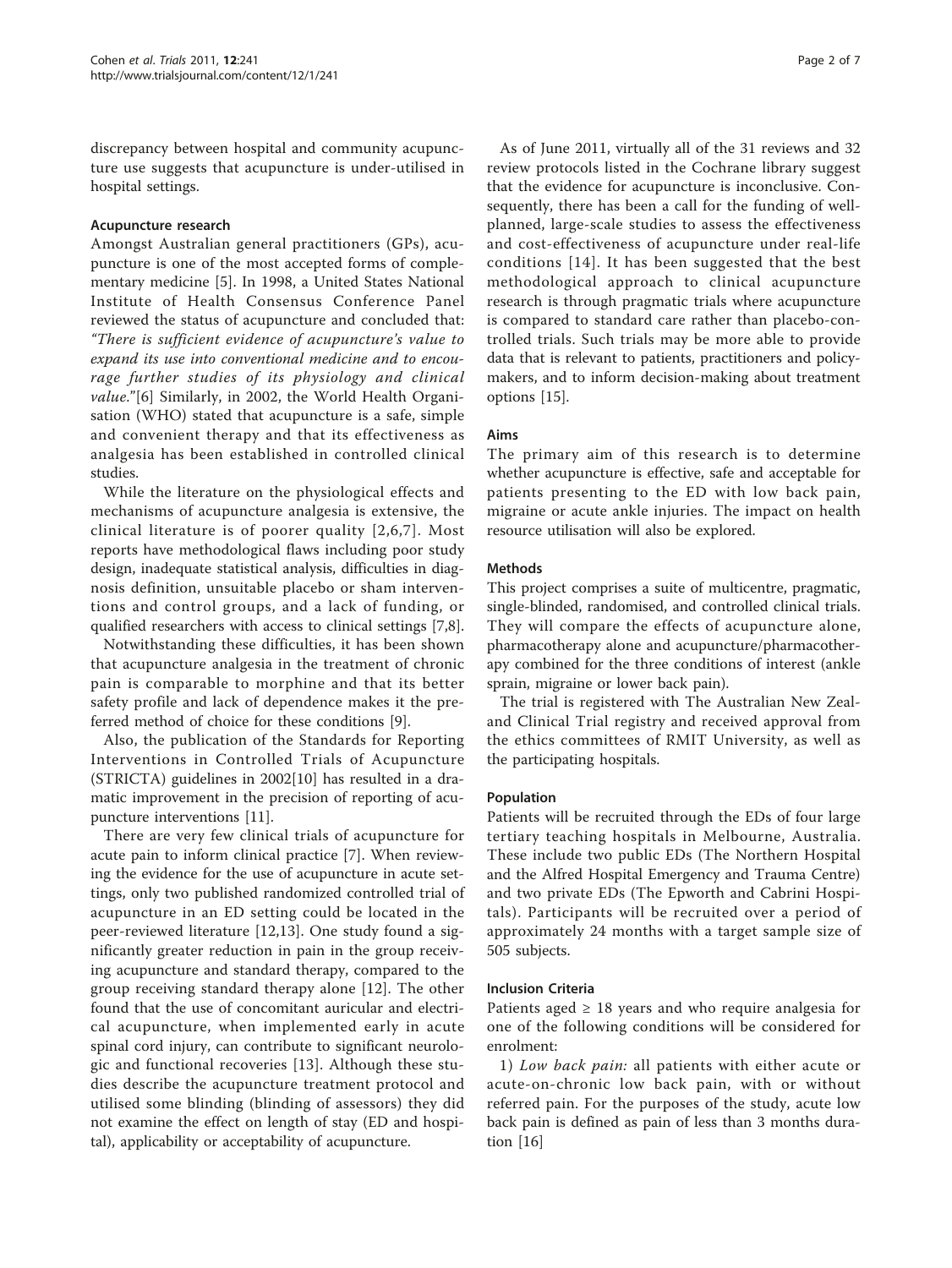2) Migraine: all patients with migraine, as defined by the International Headache Society [\[17\]](#page-6-0).

3) Acute ankle injuries: all patients with an acute ankle injury within 72 hours of presentation.

### General Exclusion Criteria

Patients will be excluded from all three studies if any of the following is applicable:

1) temperature  $> 37.7^{\circ}C[18]$  $> 37.7^{\circ}C[18]$ 

2) acute major trauma, such as falls from a height or road traffic accidents

3) anticoagulation medication use or the presence of a mechanical heart valve

4) skin infections that would preclude certain acupuncture points being used

5) signs of illness that the treating physician feels will make them inappropriate for acupuncture or pharmacotherapy

6) refusal, inability to consent or communication difficulties

7) any form of analgesia up to 60 minutes prior to t0 (study commencement)

8) an initial pain score  $\leq$  4 on the pain scale (score range 0-10)

9) presentation to the ED > 4 times in the previous 3 months with the same condition

## Specific Exclusion Criteria

1) Low back pain trial: any suspected non-musculoskeletal cause for the back pain and suspected vertebral fracture.

2) Migraine trial: any suspected condition not consistent with the definition of migraine

3) Acute ankle injury trial: obvious deformity suggestive of ankle dislocation or fracture.

An ED physician will assess each patient and, if they meet the study entrance criteria, informed consent will be obtained. The patient will then be randomised to either acupuncture, pharmacotherapy or acupuncture/ pharmacotherapy combined.

#### Interventions

#### Acupuncture Alone

The acupuncturists will be either a qualified Traditional Chinese Medicine TCM practitioner registered with the Chinese Medicine Registration Board of Victoria or an ED physician with medical acupuncture qualifications accredited with the Royal Australian College of General Practitioners and the Australian Medical Acupuncture College (RACGP-AMAC) Joint Consultative Committee on Medical Acupuncture.

Treatment protocols were determined through review of major clinical manuals and textbooks, literature review, and a panel of specialist acupuncturists from both western medicine and Chinese medicine backgrounds. The protocols, which allow acupuncture points to be selected from a pool of pre-determined points for each condition, provide sufficient standardisation to assist replication, yet are flexible enough to allow individualised treatments (Table [1](#page-3-0)). These protocols also allow for additional points, such as 'ashi points', to be used at the discretion of the acupuncturist. The location of the points, angle of insertion and depth of insertion were sourced from a popular text 'A Manual of Acupuncture' [[19\]](#page-6-0).

#### Pharmacotherapy Alone

Patients in the pharmacotherapy group will receive treatment as per standard practice within each ED and good clinical practice guidelines. These are based on guidelines from the National Institute of Clinical Studies (NICS) and National Health and Medical Research Council (NHMRC) for migraine [\[20,21\]](#page-6-0) and NHMRC for low back pain and ankle injuries [\[22](#page-6-0)].

From an expert panel of emergency physicians, a drug therapy protocol was developed based on the most commonly administered analgesics. While comprising 1st and 2nd line drugs, it was recognized that while patients should be treated with one of the drugs from the protocol, other drugs may be administered at the treating physicians' discretion. This may occur in cases of known drug allergy, previous efficacy of other drugs for the individual or personal preference of the physician (Table [2\)](#page-3-0).

#### Combined treatment

Patients in the combined therapy group will be administered both acupuncture and pharmacotherapy, as described above. In order to maintain acupuncturist blinding, the acupuncture will be either administered before or after the pharmacotherapy rather than concurrently. After one treatment has commenced an allowance of up to 15 minutes will be permitted for the second treatment to follow. Administering the second treatment outside the 15 minutes will be considered a violation of protocol and the data will be excluded.

#### Specific treatments

As the mainstay of immediate treatment for acute ankle injuries is rest, ice, compression and elevation (R.I.C.E.), all ankle sprain patients will receive this management regardless of their randomisation status. Similarly, as vomiting and potential dehydration is a common feature of patients presenting with migraine, migraine patients will receive intravenous fluids at the treating physicians' discretion, regardless of their randomization status. Rescue therapy (pharmacotherapy or acupuncture) will be allowed for patients with inadequate pain relief after 1 hour (t1), or earlier if the treating physician advises.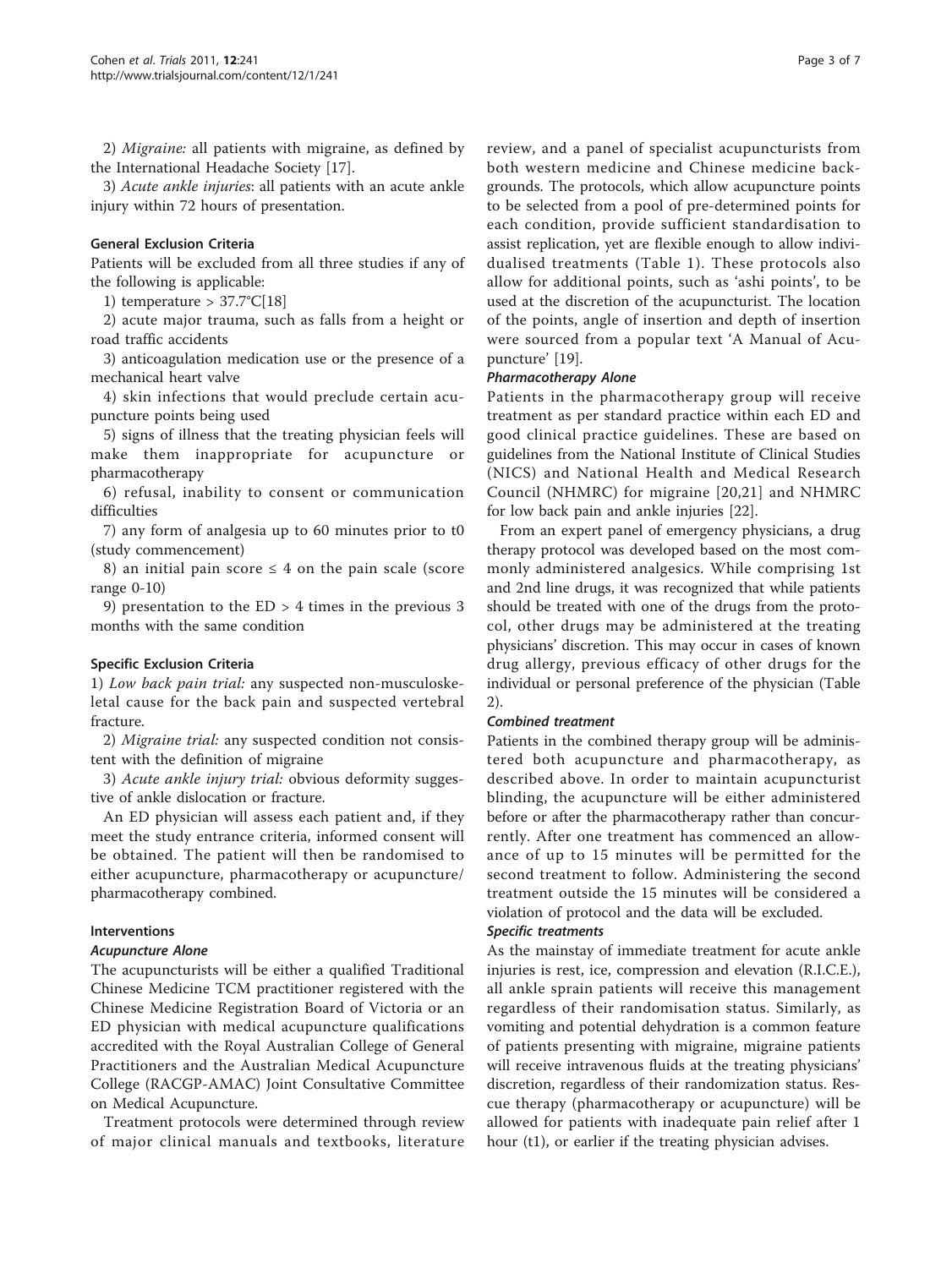<span id="page-3-0"></span>

|  |  | Table 1 Acupuncture point selection protocol |  |  |  |
|--|--|----------------------------------------------|--|--|--|
|--|--|----------------------------------------------|--|--|--|

|                                                      | Local points                                                                                                                                                                                                 | Distal points                                                                                                                                  | Other                                                                                              | <b>Stimulation</b>                                                                                                                                        | <b>Needle</b><br>choice and<br><b>Retention</b><br><b>Time</b>                                                                                                   |
|------------------------------------------------------|--------------------------------------------------------------------------------------------------------------------------------------------------------------------------------------------------------------|------------------------------------------------------------------------------------------------------------------------------------------------|----------------------------------------------------------------------------------------------------|-----------------------------------------------------------------------------------------------------------------------------------------------------------|------------------------------------------------------------------------------------------------------------------------------------------------------------------|
| All three<br><b>Conditions</b>                       | LI4 and LV3                                                                                                                                                                                                  |                                                                                                                                                |                                                                                                    |                                                                                                                                                           | Hwato 0.22<br>$\times$ 13 mm<br>Hwato0.25<br>$\times$ 30 mm<br>Hwato0.25<br>$\times$ 40 mm<br>Seirin 0.25<br>$\times$ 30 mm<br>$20 - 30$<br>minutes<br>retention |
| Lower<br><b>Back Pain:</b><br>Central<br>type        | Huatoujiaji,<br>DU3 and DU4,<br>BL 29, BL30,<br>BL31 and BL32                                                                                                                                                | GB 30, BL40, BL54, BL 58, BL62, and KI 3                                                                                                       | Other<br>points-<br>Ashi points<br>as suitable                                                     | - Local and Ashi points should be<br>stimulated gently til Degi is achieved or in<br>the case of a trigger point where a twitch<br>response is elicited.  |                                                                                                                                                                  |
| Lower<br><b>Back Pain:</b><br>Lateral<br><b>Type</b> | BL23, BL25,<br>BL52, BL54<br>and Yaoyan                                                                                                                                                                      | GB 30, BL40, BL54, BL 58, BL62, and KI 3                                                                                                       | Other<br>points-<br>Ashi points<br>as suitable                                                     | - Distal points stimulated more strongly and<br>using a reduction technique                                                                               |                                                                                                                                                                  |
| Ankle<br>Sprain                                      | Local points<br>should be<br>selected from<br>ST41, GB40,<br>BL60, BL 62, BL<br>63 or<br>64 KI2, KI3, KI6,<br>SP4, SP5                                                                                       | Distal points SP6, SP9, GB34, ST36 (use with<br>caution on patients with low blood<br>pressure) and HT7 on the opposite wrist to<br>the injury | Other<br>points-<br>Ashi points<br>as suitable                                                     | - Local and Ashi points should have no or<br>very little stimulation<br>- Distal points are to be stimulated more<br>strongly using a reduction technique |                                                                                                                                                                  |
| <b>Migraine</b>                                      | -Minimal local<br>point selection<br>$(1-2$ points)<br>from Taiyang,<br>ST8, GB8,<br>DU23, BL10, BL<br>11, GB2<br>and GB14<br>according to<br>pain location.<br>If significant<br>retro-orbital<br>pain: BL2 | -Distal points use LV3, LV 2, GB34, LI4, SJ5,<br>ST 36, ST44, BL60, GB41, SP6                                                                  | Nausea/<br>vomiting<br>add, GV18,<br>PC6 or ST40<br>Other<br>points-<br>Ashi points<br>as suitable | -Local points should be no/minimal<br>stimulation<br>-Distal points should use a reduction<br>technique                                                   |                                                                                                                                                                  |

## Table 2 Pharmacotherapy selection protocol

| 1st line therapy options:                                                                                  | Ankle<br>sprain | Lower back<br>pain | <b>Migraine</b> |
|------------------------------------------------------------------------------------------------------------|-----------------|--------------------|-----------------|
|                                                                                                            |                 | Χ                  |                 |
| 3centerHartmans5% DextroseNaCl 0.9%                                                                        | X               | X.                 | X               |
| metaclopramide 10-20 mg IV or prochlorperazine 12.5 mg IM, if there is significant nausea and<br>vomiting. |                 |                    | X               |
| paracetamol 1 q                                                                                            | X               | X.                 | X               |
| paracetamol with codeine                                                                                   | X               | Χ                  | X               |
| Tramadol 50-100 mg                                                                                         | X               | X.                 | X               |
| dextropropoxphene and paracetamol                                                                          | X               | X.                 | X               |
| ibuprofen OR diclofenac OR indomethicin                                                                    | X               | X.                 | X               |
| 2 <sup>nd</sup> line therapy options:<br>$> 1$ hour (t1)                                                   | Ankle<br>sprain | Lower back<br>pain | <b>Migraine</b> |
| Morphine 2.5 mg IV boluses                                                                                 | X               | X.                 | X               |
| Chlorpromazine: 25 mg in 1000 ml normal saline IV                                                          |                 |                    | X               |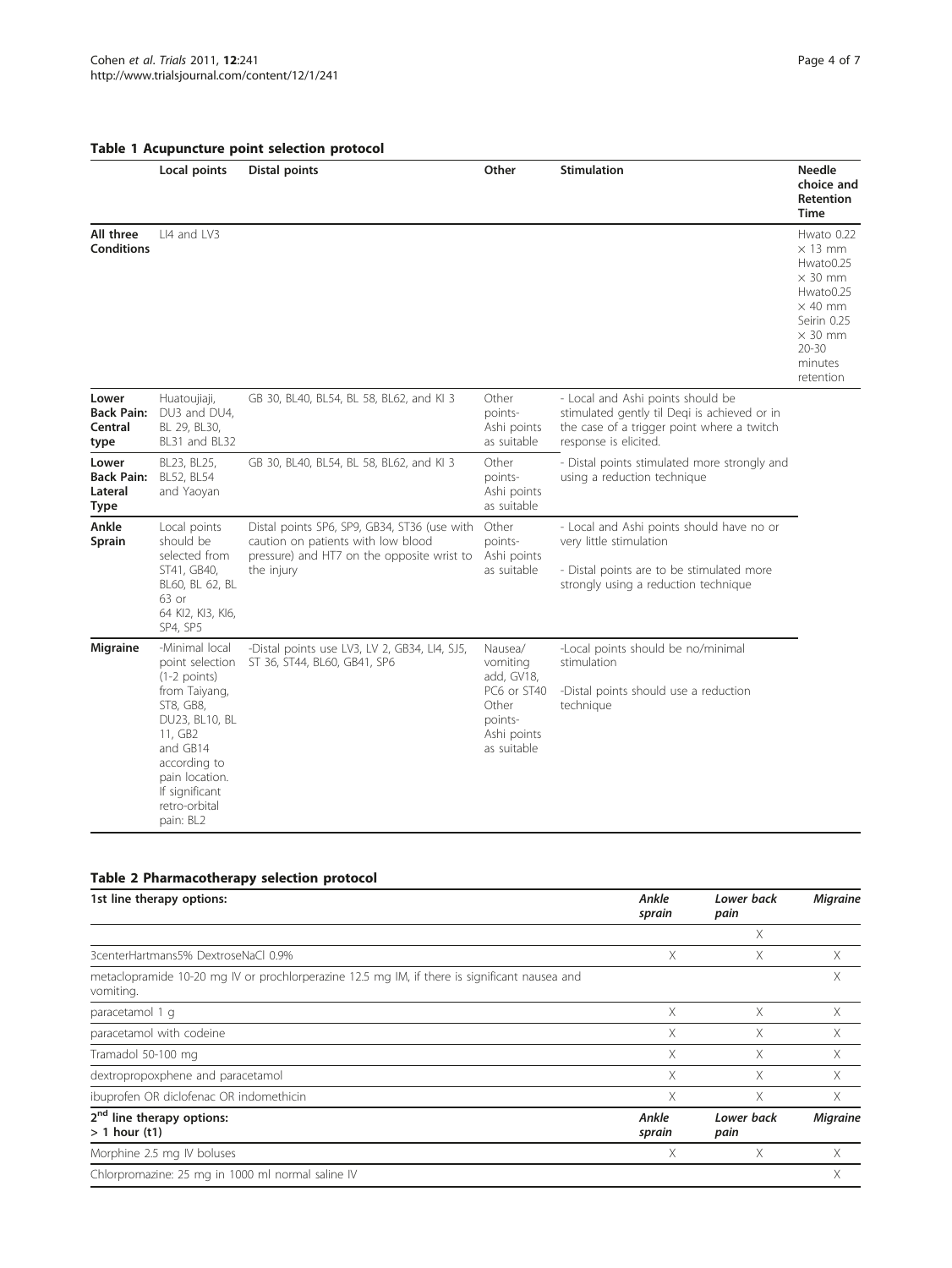#### Randomisation, Blinding and Comparator

Randomisation will be undertaken by an independent statistician using a computerized software randomization program. Each condition and site will be stratified and block randomised, respectively, with the treatment allocation concealed in sealed opaque envelopes. These envelopes will be stored at each site in a locked filing cabinet, until the researcher has screened the patient for inclusion and gained signed informed consent. At this time, the next envelope in sequence will be accessed and opened by the triage nurse (not the researcher).

As this is a pragmatic trial, participants will not be blinded to their treatment allocation [\[23](#page-6-0)]. However, the study will be single-blinded such that the researcher performing outcome measure assessments will be blinded to the patient's treatment allocation. Furthermore, the acupuncturist will be blinded as to whether the patient is also receiving pharmacotherapy.

## Data collection

Data will be collected hourly from baseline (t0, t1, t2, etc) and at discharge unless data was collected within the 20 minutes of discharge. A telephone follow-up will be conducted within  $48 \pm 12$  hours of ED discharge, by a researcher blinded to the participant's treatment allocation. (Table 3)Participation in the study will end at any stage if the patient refuses to continue or in the presence of significant clinical deterioration, as determined by the attending ED physician. For those participants who are lost to follow up or drop out, after t1 data has been collected, intention to treat analysis will be applied to the existing data.

#### Primary Outcome Measures

1) Pain

Pain (at rest) will be assessed using a Verbal Numerical Rating Scale (VNRS) out of 10 (0 = no pain, 10 = worst pain imaginable) [[24](#page-6-0)].

The three treatment groups will be compared as a function of the proportion of patients

who have clinically significant pain score reductions, as follows:

a. to  $<$  4/10 (mild pain)

b. of  $> 2/10$  (a clinically significant pain reduction)

## Secondary Outcome Measures

1) Functionality:

a. Back pain: Oswestry low back pain disability questionnaire [[25](#page-6-0)].

b. Migraine: 24-hour Migraine Quality of Life questionnaire [[26](#page-6-0)].

c. Acute ankle injuries: Patient's Global Assessment of Ankle Injury Scale [[27\]](#page-6-0).

2) Adverse events:

a. Nausea, dizziness, drowsiness, fatigue, rashes, visual disturbance, constipation, abdominal pain, and other adverse events using a rated 0-10 (no impairment - intolerable)

c. Vomiting: documenting the number of times vomited since last assessment

d. local complications of acupuncture; bleeding, bruising or other complication

3) Acceptability: will be assessed at t1, on leaving the ED and at 48 hour follow up using the follow instruments:

a. Satisfaction: using an ordinal scale  $0-10$  ( $0 = \text{very}$ ) dissatisfied,  $10 = \text{very satisfied}$ 

b. Willingness to repeat similar management in future: using a 5 option ordinal scale (definitely no, probably no, unsure, probably yes, definitely yes).

4) Health Resource Utilization: will be determined after the 48 hour follow up using the following variables:

a. Length of stay in the ED

## Table 3 Data measures

|                                                            | t0 | t1 | t2 > | <b>Discharge</b> | $48 \pm 12$ hours post discharge |
|------------------------------------------------------------|----|----|------|------------------|----------------------------------|
| Demographics (age, post code, triage category)             | ⋏  |    |      |                  |                                  |
| Triage time, time seen by doctor, time of discharge        |    |    |      |                  |                                  |
| Pain scores (at rest, at movement)                         | x  | X  | x    | x                |                                  |
| Signs and symptoms                                         | x  | x  | x    | x                | x                                |
| Relative instrument (MQOL, Global Ankle Scale or OSWESTRY) | x  | X  |      |                  | x                                |
| Acceptability, willingness to repeat                       |    | x  |      | x                | x                                |
| Complications of acupuncture                               |    | х  |      | x                | x                                |
| Additional medication used and health care utilization     |    |    |      |                  |                                  |
|                                                            |    |    |      |                  |                                  |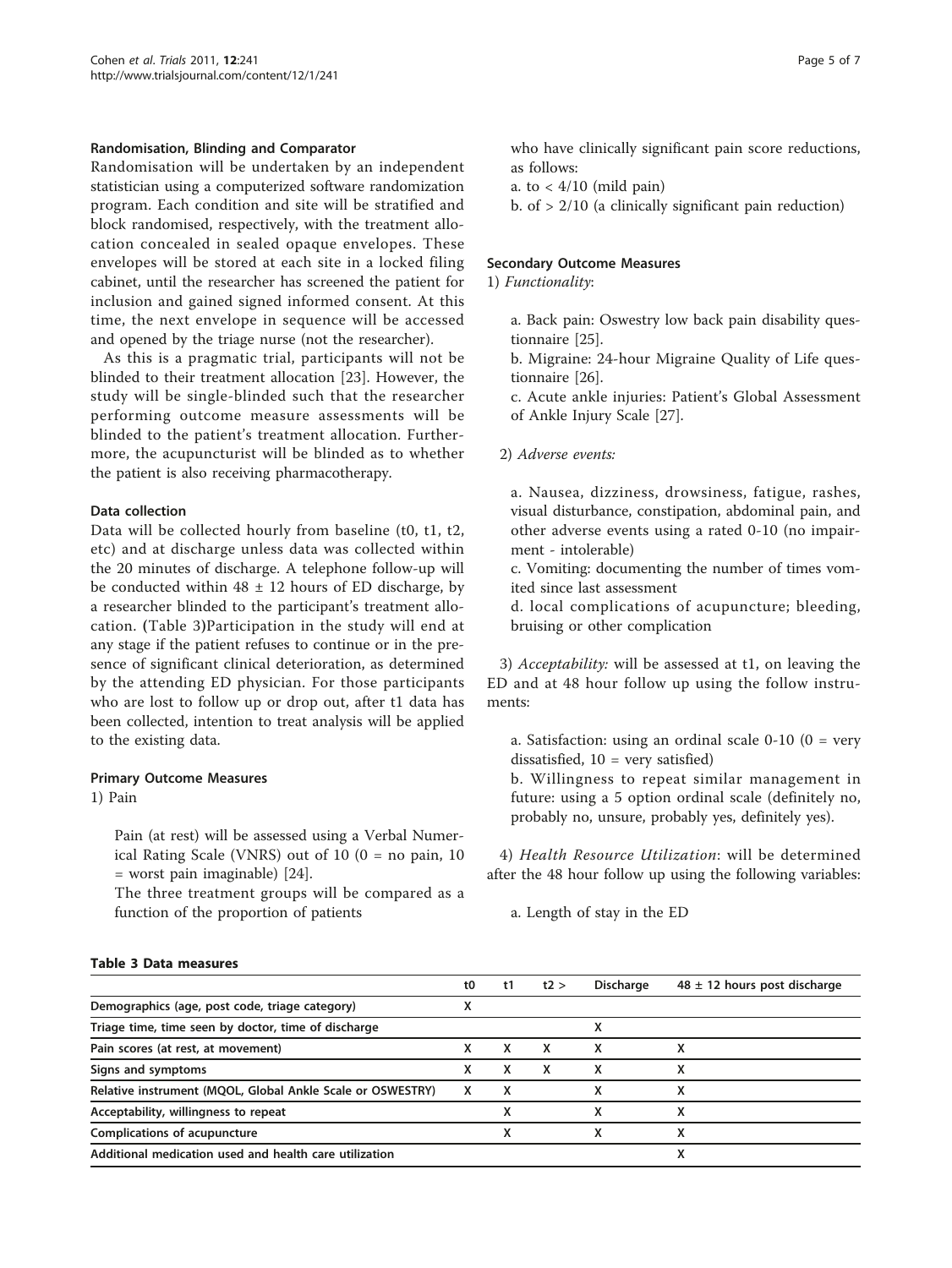b. Length of stay in the Hospital

c. Admission rate

d. Re-presentation rate

e. Seeking other Health Care Professional advice after initial presentation.

f. Additional analgesia/pharmacotherapy used after initial presentation (prescription as well as nonprescription)

5) Rescue therapy requirements in the ED:

a. At t1

b. At any stage following t1

#### Safety and Ethics

A Data Safety and Monitoring Committee (DSMC), independent of the investigators, comprising experts in clinical trials, biostatistics and acupuncture/emergency medicine will be established before patient enrolment. The DSMC will review all trial protocols, monitor patient safety, investigate any adverse events, and analyse mid trial results. They will terminate the trial if there are concerns for participant safety, or if the interim results indicate that a particular arm of the trial is clearly superior to the others.

## Statistical methods

We performed sample size calculations for each of the three conditions, i.e., back pain, migraine and ankle sprain, using both the equivalence (between acupuncture and pharmacotherapy) and non-inferiority (between combined and pharmacotherapy) approaches, assuming that a difference of 1.5 units in Visual Analogue Scale (VAS) score is clinically relevant. The conservative equivalence sample size will allow detection of superiority of the combined treatment arm if present.

Standard deviations were estimated from pilot data obtained from the Northern Hospital. Table 4 was generated using sample size software (PASS2005; Utah; USA). It shows the number of participants required per intervention group (round to the next 5) to achieve 0.8 power at the 0.05 alpha level, after adjusting for an attrition rate of no more than 10%. Hence, the maximum number of subjects required will not exceed (70 + 60 + 55)  $\times$  2 + (35 + 35 +65) = 505. We also conducted a sensitivity analysis and found that the maximum sample size will reduce to 360 if the equivalence limit is defined as 2.0 units of VAS.

#### Data analysis

Descriptive statistics and 95% confidence intervals will be reported. Continuous outcome variables, of the groups at different time points, will be compared using mixed models with the treatment group as a fixed factor and time as a random factor. Categorical data will be analysed using generalized estimating equations (GEE). While all analyses will be undertaken following the intention-to-treat principle using imputation techniques, per-protocol analysis will also be undertaken as a form of sensitivity analysis. The Sharpened Bonferroni method will be used to adjust for individual alpha level when multiple testing is performed. For qualitative data, we will identify recurring themes and develop a conceptual framework to apply to the complete data set. Data analysis will be conducted by specialist statisticians' independent from the research team.

## **Discussion**

The results of this research will determine if acupuncture, alone or as an adjunct to pharmacotherapy provides effective, safe and acceptable pain relief for patients presenting to EDs with acute back pain, migraine or ankle sprain. The results will also identify the impact that acupuncture treatment may have upon health resource utilisation in the ED setting.

These results could inform revisions of ED clinical pain management guidelines as well as the training of emergency physicians and ED staffing on a national and international level.

The results could also provide consumers with information about viable analgesic choices. If acupuncture is demonstrated to be effective in these conditions, there may be a number of patients with these conditions who seek out acupuncture rather than pharmacotherapy.

The research may also have a major impact on future research for other acute symptoms where acupuncture is thought to be efficacious.

#### Table 4 Sample size justification

| <b>Testing</b>  |                 | Power | Sample Size | <b>Equiv Limit</b> | <b>True Diff</b> | <b>Standard Deviation</b> |
|-----------------|-----------------|-------|-------------|--------------------|------------------|---------------------------|
| Equivalence     | Ankle Sprain    | 0.81  | 35          |                    | 0.0              | 1.95                      |
|                 | <b>Migraine</b> | 0.80  | 35          |                    | 0.0              | 1.96                      |
|                 | Low Back Pain   | 0.80  | 65          |                    | 0.0              | 2.79                      |
| Non-Inferiority | Ankle Sprain    | 0.80  | 70          | 15                 | 0.0              | 3.25                      |
|                 | <b>Migraine</b> | 0.80  | 60          |                    | 0.0              | 2.98                      |
|                 | Low Back Pain   | 0.81  | 55          |                    | 0.0              | 2.88                      |